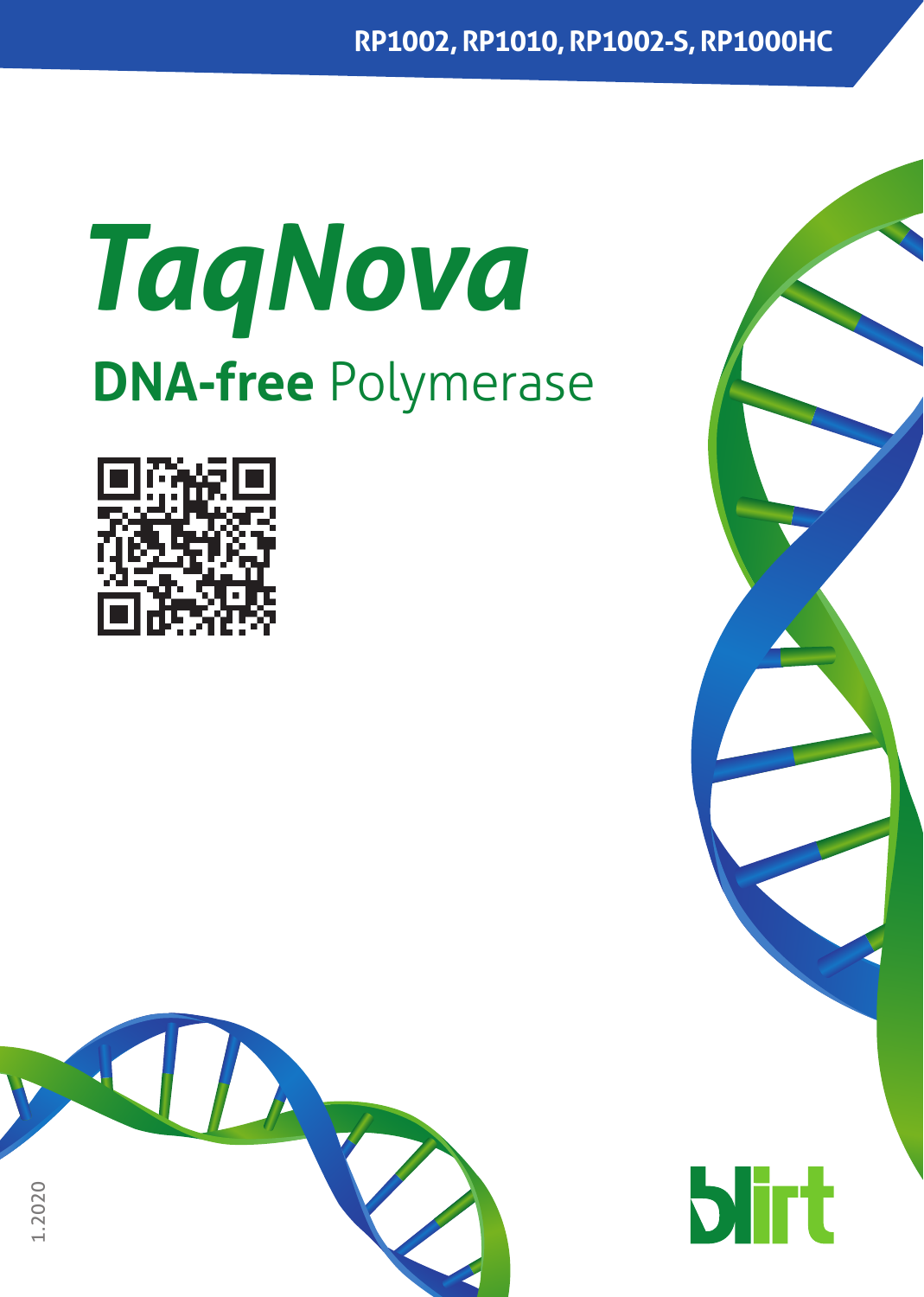### *TaqNova*  **DNA-free** Polymerase

*TaqNova* **DNA-free** Polymerase is a 94 kDa recombinant, thermostable *Taq* DNA polymerase isolated from *Thermus aquaticus*. It is recommended for a wide range of applications which require DNA synthesis at extremely high temperatures. The *TaqNova* **DNA-free** Polymerase is a universal and easy-to-use DNA polymerase which works rapidly and effectively in various PCR condition. The enzyme catalyzes DNA synthesis in a  $5' \rightarrow 3'$  direction, shows no  $3' \rightarrow 5'$ exonuclease activity, but has a  $5' \rightarrow 3'$  exonuclease activity.

*TaqNova* **DNA-free** Polymerase is highly purified from DNA contaminants, enabling amplification of very conserved sequences (e.g. bacterial 16S rRNA region) without risk of false positive PCR results.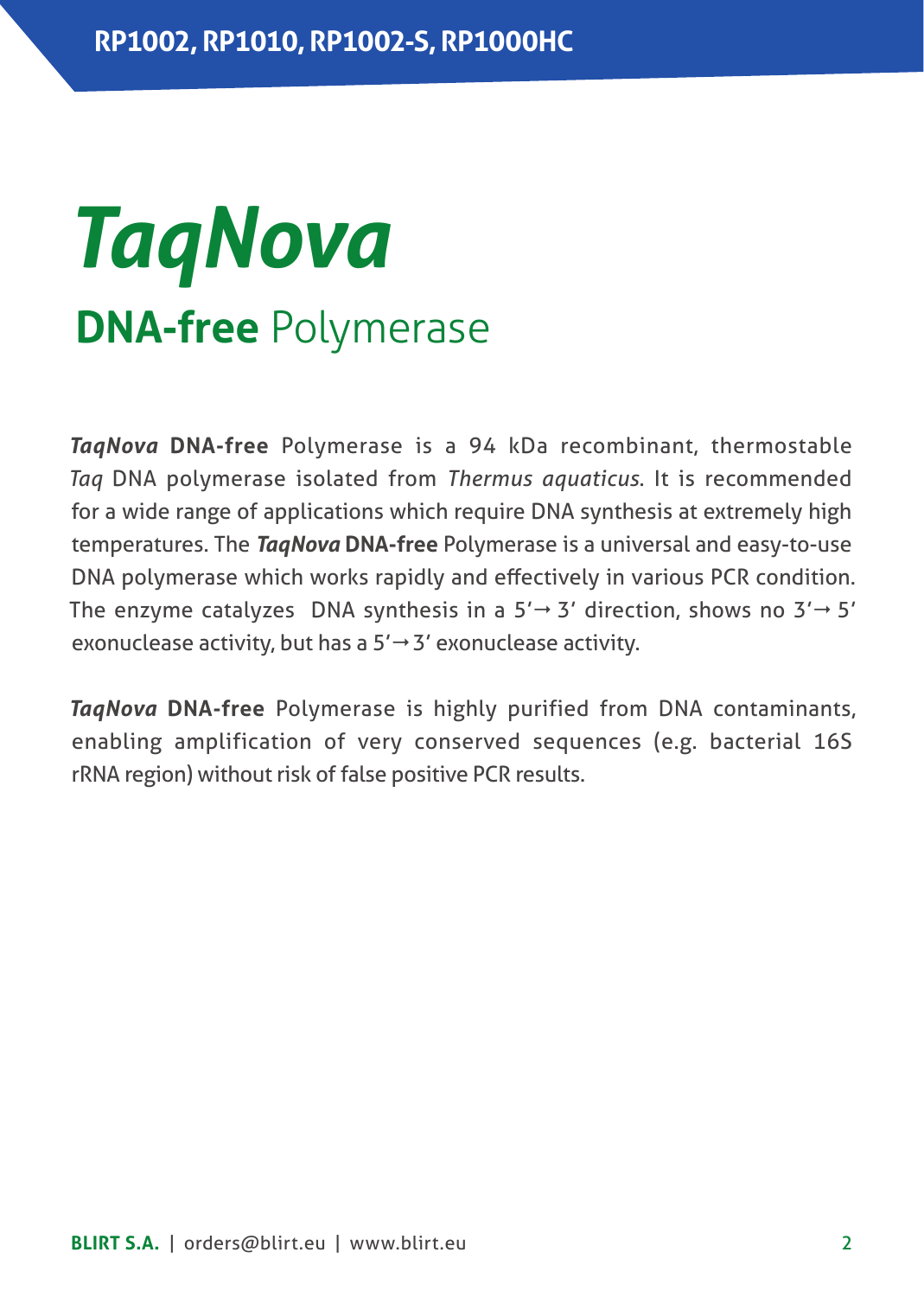

#### **Features and advantages**

- Extreme yield with minimal amounts of enzyme and little optimization
- $\rightarrow$  Increased sensitivity
- $\rightarrow$  Suitable for a wide range of applications
- $\rightarrow$  Consistent results
- High-purity recombinant enzyme from DNA contaminants
- $\rightarrow$  The half-life of the enzyme is 45 minutes at 95°C
- Amplifies fragments of up to 5 kb
- $\rightarrow$  Leaves ´A´ overhangs

#### **Applications**

- Efficient amplification of conserved sequences (e.g. bacterial 16S rRNA region)
- p Routine PCR
- Diagnostic PCR
- **Multiplex PCR**
- TA cloning

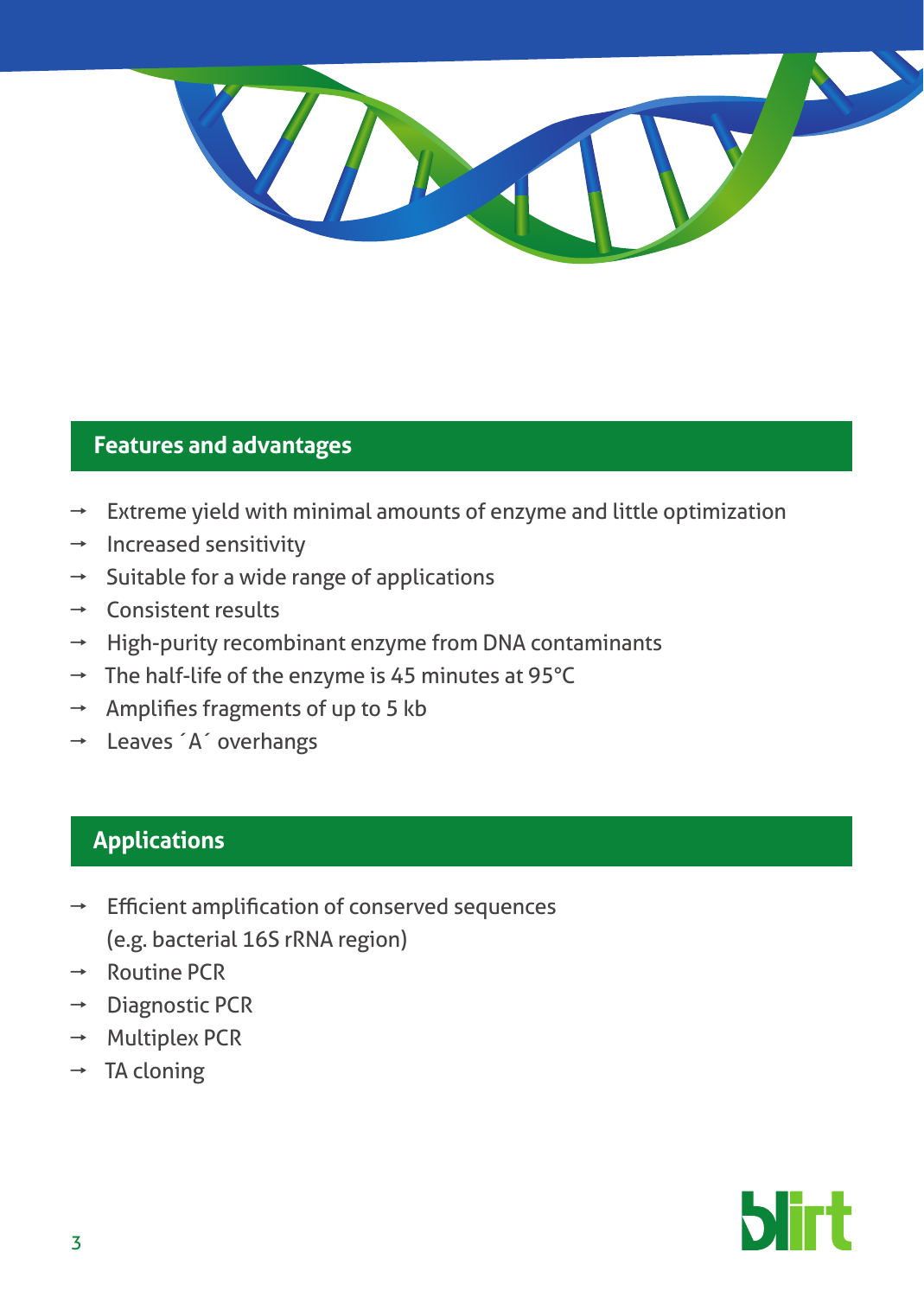## *TaqNova* **DNA-free** Polymerase

#### **Protocol**

- 1. Prior to use, thaw the reagents completely, mix thoroughly and spin briefly.
- 2. Add the following reagents to a sterile, nuclease-free PCR tube:

| <b>Reagent</b>                                 | <b>Suggested</b><br>amount per reaction | <b>Acceptable final</b><br>concentrations<br>in a reaction mixture |
|------------------------------------------------|-----------------------------------------|--------------------------------------------------------------------|
| 10x TagNova DNA-free<br><b>Reaction Buffer</b> | 5 <sub>µ</sub>                          | 1x                                                                 |
| 8 mM dNTPs Mix                                 | 5 <sub>µ</sub>                          | $0.2 - 0.25$ mM<br>of each dNTP                                    |
| 50 mM MgCl.                                    | $2 \mu l$                               | $2 - 5$ mM                                                         |
| 10 µM Forward primer                           | $1 \mu l$                               | $0.1 - 1.0 \mu M$                                                  |
| 10 µM Reverse primer                           | $1 \mu l$                               | $0.1 - 1.0 \mu M$                                                  |
| <b>DNA</b> template                            | $1 - 100$ ng                            | $10 \text{ pg} - 0.5 \text{ µg}$                                   |
| TagNova DNA-free Polymerase                    | 1 U                                     | $1 - 2U$                                                           |
| PCR-grade water                                | fill up to 50 µl                        |                                                                    |

**This composition is intended for use as a guide only; conditions may vary from reaction to reaction and may require optimization.**

3. Mix the prepared reaction mixture thoroughly by pipetting or vortexing, then spin briefly.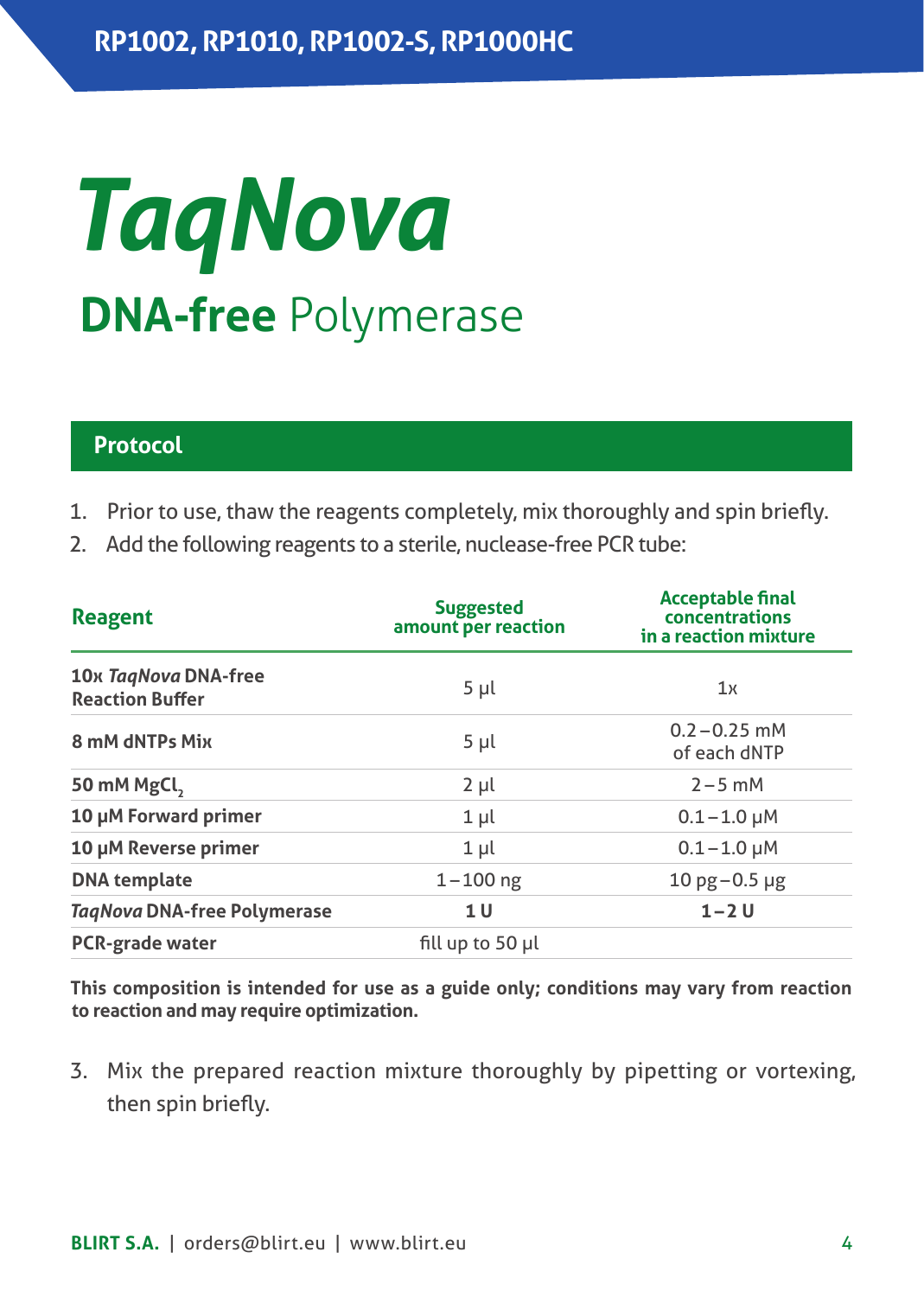

4. Place the prepared PCR mixture in a thermal cycler and start the PCR reaction. The table below shows the suggested PCR cycling conditions.

| <b>Step</b>            | <b>Temperature</b>       | <b>Time</b>                 |                                    |
|------------------------|--------------------------|-----------------------------|------------------------------------|
| Initial denaturation   | $94 - 95^{\circ}$ C      | $1 - 5$ min <sup>(1)</sup>  |                                    |
| <b>Denaturation</b>    | $94 - 95^{\circ}$ C      | 30 <sub>s</sub>             |                                    |
| Annealing              | $45 - 65^{\circ}C^{(2)}$ | 30 <sub>s</sub>             | $25 - 40$<br>cycles <sup>(4)</sup> |
| <b>Extension</b>       | $72^{\circ}$ C           | 15 s – 2 min <sup>(3)</sup> |                                    |
| <b>Final extension</b> | $72^{\circ}$ C           | $1 - 5$ min                 |                                    |
| Cooling                | 4°C                      | $\infty$                    |                                    |

- 1) The initial denaturation time depends on the GC content within the amplified region and template DNA type. For non-complex templates, such as plasmid DNA or cDNA, the initial denaturation step of 1–2 min is recommended. For more complex templates, such as eukaryotic genomic DNA, a longer initial denaturation step (3–5 min) is required.
- 2) The annealing temperature depends on the primer sequences and their melting temperature (Tm). The optimal annealing temperature is usually 2–5°C below the Tm of primers.
- 3) The elongation time depends on the length of an amplified DNA fragment. Setting 30 seconds per 1 kbp of the PCR product is recommended.
- 4) The number of cycles depends on the number of copies of the amplified gene fragment. Thirty cycles are sufficient for low complexity templates. In case of high complexity templates or less concentrated DNA, the number of cycles should be increased to forty.

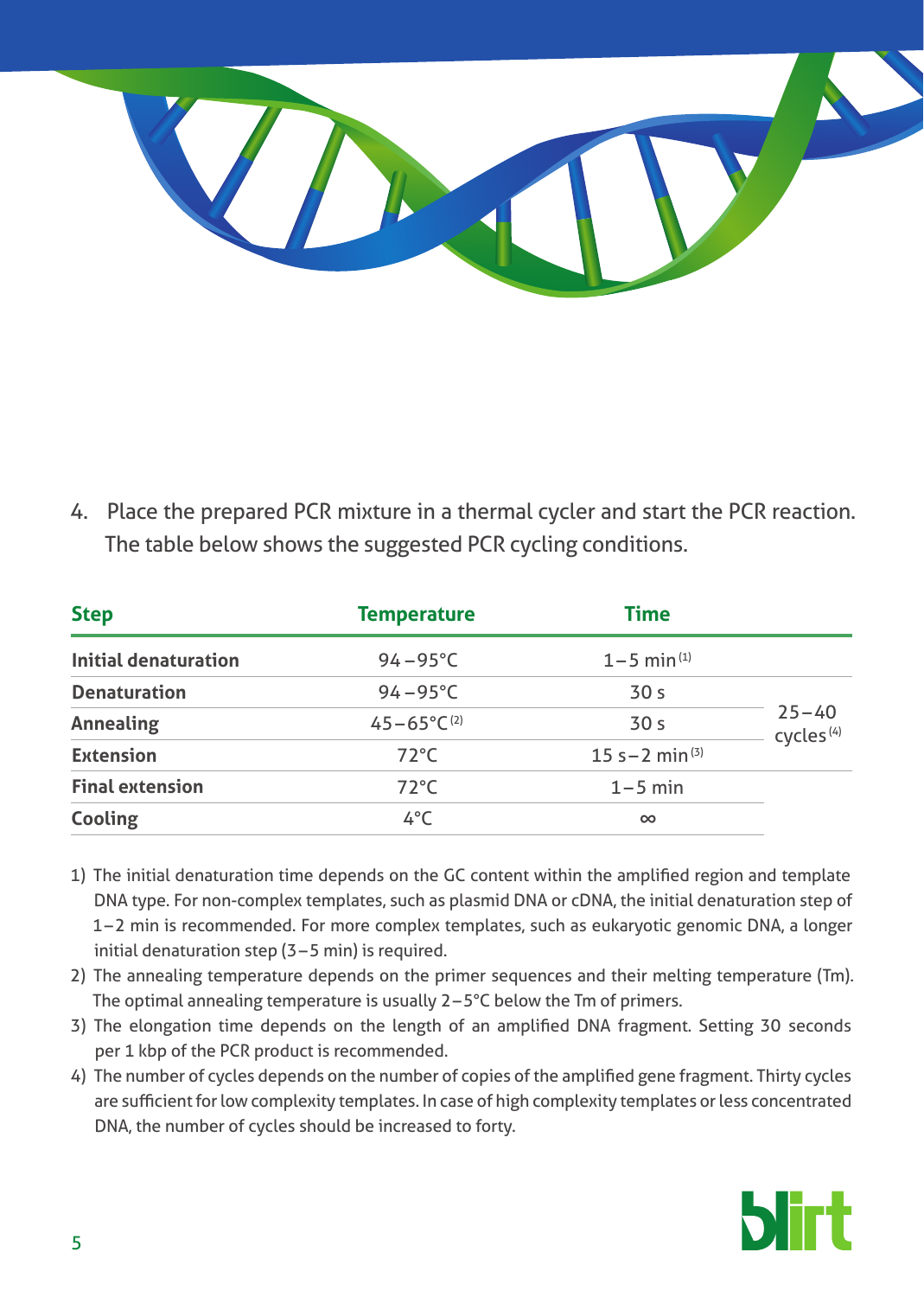#### **Troubleshooting**

For solutions to problems that may occure during PCR set up or analysis, please search in FAQ section at www.blirt.eu or contact support@blirt.eu.

#### **Storage buffer**

20 mM Tris-HCl (pH 8.0 at 25°C), 100 mM KCl, 0.1 mM EDTA, 1 mM DTT, 0.5% (v/v) Nonidet P40, 0.5% (v/v) Tween 20, 50% (v/v) glycerol.

#### **10 x** *TaqNova* **DNA-free Reaction Buffer**

100 mM Tris-HCl (pH 8.3 at 25°C), 500 mM KCl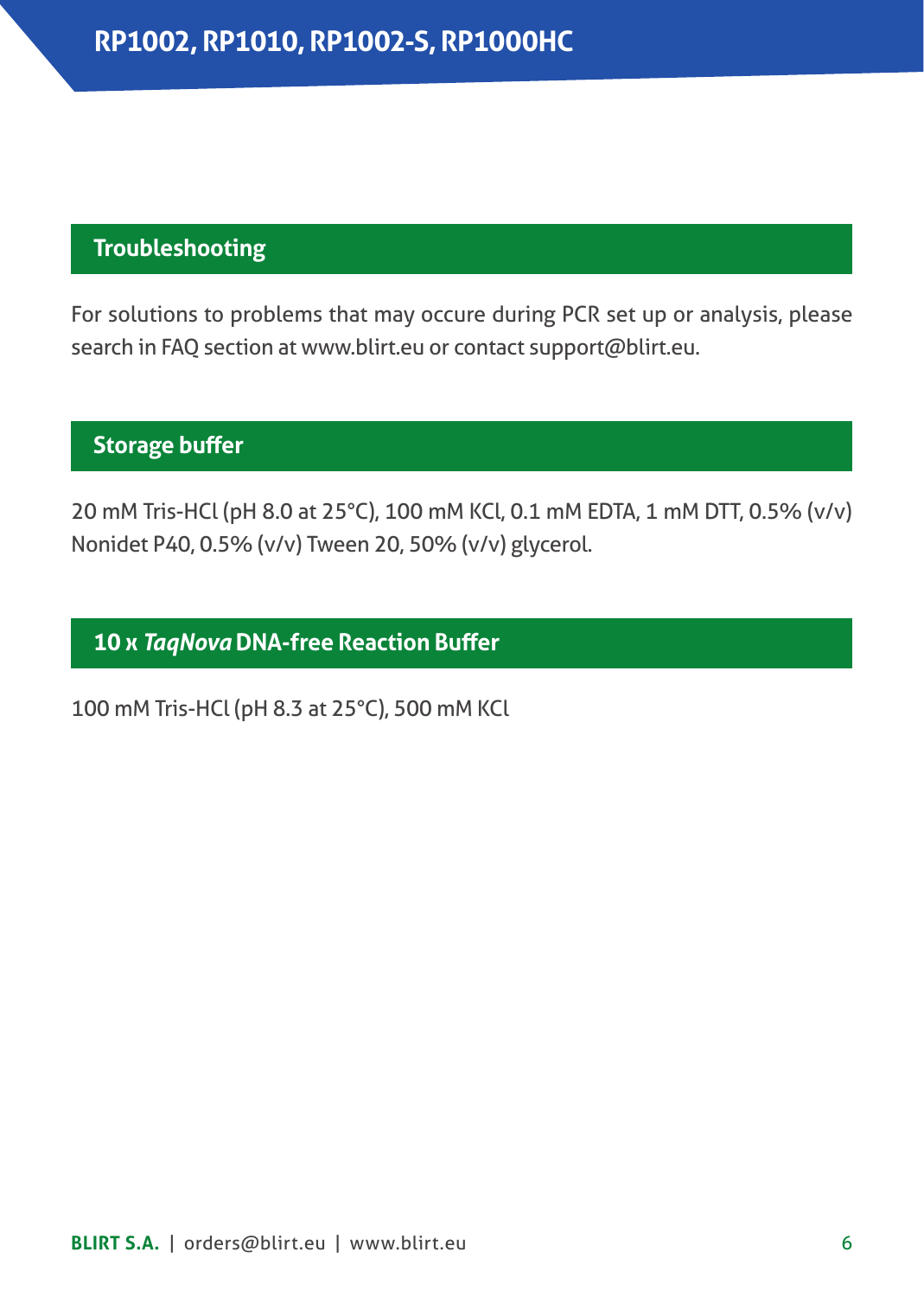#### **Quality control**

- Purity > 95% determined by densitometry of SDS-PAGE
- $\rightarrow$  Functionality of the enzyme tested in PCR reaction with human DNA
- $\rightarrow$  Free of nonspecific DNase contamination
- $\rightarrow$  DNA contamination is evaluated by qPCR reaction with primers specific for 16S rDNA region, less than 1 *E. coli* genome is detected in 1 U of enzyme

#### **Unit definition**

One unit is defined as an amount of enzyme required to incorporate 10 nmol of dNTPs to an insoluble DNA fraction in 30 minutes at 72°C in a 50 μl reaction.